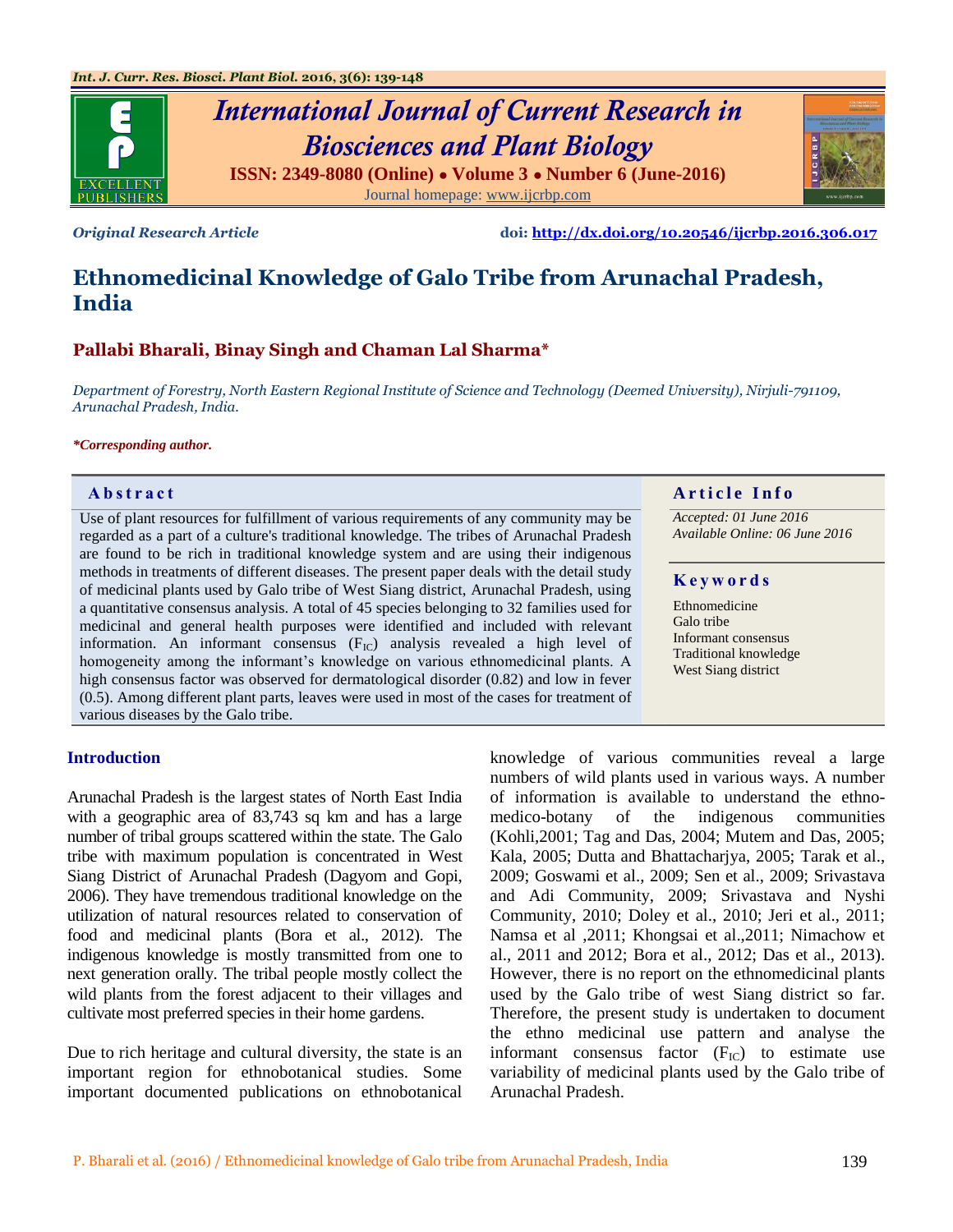# **Materials and methods**

# **Study area**

West Siang district is located in central position of Arunachal Pradesh between  $93^{\circ}57'E$  longitude and  $27^{\circ}20^{\prime}$ N latitudes. The district is surrounded by the Tibet region of China in the North, East Siang district in the east, Upper Subansiri and Lower Subansiri Districts in the west. Its southern boundary adjoins with Dhemaji district of Assam and lies in the foot hill

range with hills of low altitudes (Fig. 1). The study area covers Aalo Circles in West Siang district of Arunachal Pradesh and a total of 10villages namely Pakam, Zirdin, Raglam, Darka, Eyi, Paya, Gune, Bene, Pobdi, Kabu and Kamdi inhabited by Galo tribe were selected for field survey. Total population of West Siang district is 112,274 persons (2011census). The average minimum and maximum temperature of the area is  $10.21^{\circ}$ C in winter and  $38^{\circ}$ C in summer respectively and the annual rainfall is about 2061.10 mm.



# **Ethnographic profile of Galo**

The Galo speak a Tani language Gallong which is a Sino-Tibetan language of the Tani group and are descendant of the Abo Tani (Post, 2007). In the past it is known as Duba, Doba, Dobah Abor, Gallong Abor, Galong, Galong Adi, etc. The tribe is composed of several groups inhabiting a compact area and comprise of many villages that are culturally and socially linked together(Bora et al.,2012). Galos mainly depend on the cultivation, practice shifting cultivation because of their remoteness. Donyi-Polo religious tradition persists to a degree in most Galo, although Christianity is on the rise in recent years especially in the foothill areas (Post, 2007). Mopin is the main festival of the tribe is celebrated in the month of April for social prosperity and wealth. Galos have tremendous traditional knowledge on use natural resources to a great extent.

#### **Data collection**

Secondary information was collected from various sources like office booklets, statistical abstracts, books and journals before field study to collect data on the locality, people etc. Detailed Ethnobotanical surveys were conducted during the year from 2011 to 2013 to collect the data. Over 120 informants were interviewed of which 80 key informants were chosen equally distributed among different age groups. Informants were selected by making discussion with the Head of the respective village to document the plants. Relevant information was collected on the basis of frequent interviews with the selected experienced old people and the same has been noted down in household schedules and field diary. Voucher specimens for all the ethno medicinally important plants were collected to ensure proper identification of the plant.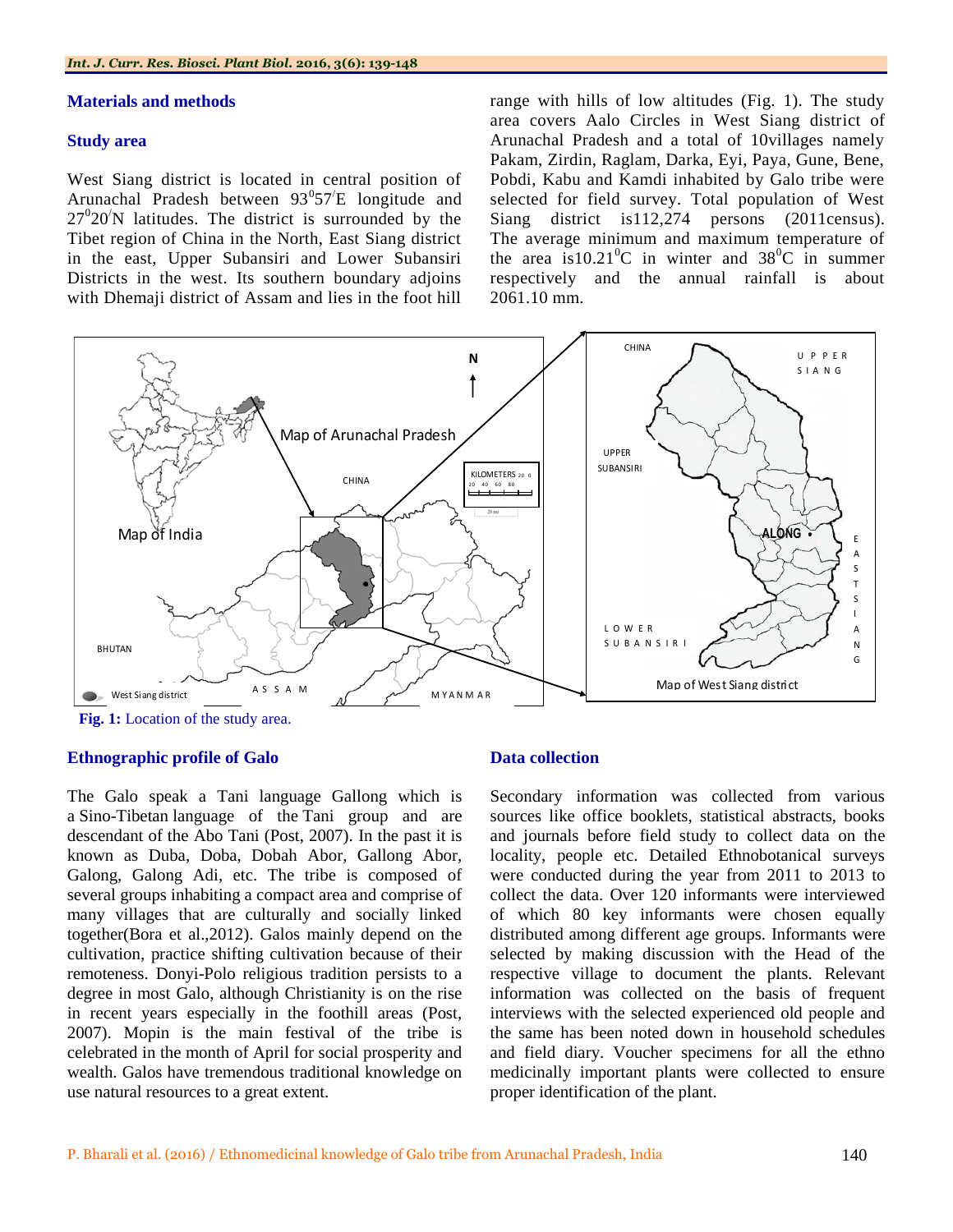Specimens were identified with the help of herbarium materials, experts and by consulting standard floras (Choudhery, 1996 and Hooker, 1894). All the specimens were deposited in the herbarium of Forestry Department of North Eastern Regional Institute of Science and Technology (NERIST), Nirjuli, Arunachal Pradesh.

To evaluate the variability of the use of medicinal plants and to determine homogeneity on the informant's knowledge, the informants consensus factor  $(F_{\text{IC}})$  was calculated (Heinrich et al., 1998) given as below:

$$
F_{IC} = N_{ur} - N_t / (N_{ur} - 1)
$$

This factor ranges between 0 and 1, where a high value means a good indicator for high rate of informant consensus.  $N_{\text{ur}}$  is the number of use reports by informants for usage of particular illness and  $N_t$  refers to number of species used for particular illness category by all informants. The majority of ailment types are grouped into predefined ethnobotanical categories (Heinrich, 2000; Ragupathy et al., 2008; Arwa et al., 2010; Njoroge and Bussmann, 2006; Tolossa et al., 2013), with the additions of a few other ailment categories, which were commonly mentioned during the interviews as they were prevalent among the communities of the selected site. The use of "General metabolism categories" is adopted here as recommended by other ethnobotanical researchers (Heinrich, 2000; Ragupathy et al., 2008). In each ailment category parameter such as number of species, genera and families used and plant parts used has been presented. Overall 47 illnesses reported were grouped into 8 major categories.

# **Results and discussion**

The study reveals the use of various plant species for curing different ailments among Galo tribe of West Siang District, Arunachal Pradesh. The plants used for preparation of traditional medicine are mostly collected from the wilderness. However, some expert practitioners have their own herbal gardens that supply the useful raw materials. Majority of the plants were used more or less for the same purpose with only slight variations in recipes informed by most of the informants. All together 45 plant species belonging to 32 families and 41 genera have been documented in this study (Table 1).

The highest numbers of plants were from family Asteraceae followed by Musaceae, Piperaceae, Rutaceae, Solanaceae, Clusiaceae, Araceae families (Fig. 2). Among all the plant parts used ethnomedicinally, leaves are used mostly used (38%), followed by fruits (26%), seeds and stem (7%) (Fig. 3).

As per habits, herbs (38%) were the most used ethnomedicinal species followed by the trees (27%), shrubs  $(24%)$  and climbers  $(11%)$  (Fig. 4), the use of herbal formulation in internaluse was much higher (75%) than that used externally (25%). Medicinally oral application is dominant mode of use when the crude drug type was recorded the decoction and juice extract was found more common than eaten raw. About 82% plants grown in wild and only 18% are cultivated in their garden.

The informant consensus analysis was carried out to test the reliability of ethnobotanical data as revealed by the practitioners (Table 2). In the study, the informant consensus of plant usage as ethnomedicine among the Galos resulted in  $F_{IC}$  factors ranging from 0.5 to 0.82 per illness category. As per literature survey, high informant consensus ( $F_{IC}$ 0.56 and  $F_{IC}$  0.73) was recorded among Monpa ethnic group for dermatological disorder and for general health among Adi tribe (Nimasow et al., 2013 and 2014) of Arunachal Pradesh respectively.

In the present study highest  $F_{IC}$  was found in the dermatological disorder (0.82) followed by general health (0.79), gastrointestinal disorder (0.75) and Pain (0.71), 65 numbers of citations were recorded for dermatological disorder with use of 12 species. Similarly, for general health with 55 citations with 12 species in use and for gastrointestinal disorder 25 species are reported with 97 citations. Other category included diseases such as Respiratory system disorder, genitourinary system disorder, fever, jaundice for which the  $F_{IC}$  value was low ranging from 0.5 to 0.66. The high  $F_{IC}$  factor indicates the homogeneity of informants. The more homogeneity for the dermatological disorder, general health, gastrointestinal disorder and pain may be due to availability and easily accessible of plants used in these diseases or the quick effect of these plants on diseases is the another case of more homogeneity.

A low consensus factor indicates the higher number of plant species used in this category but lesser homogeneity among informants. The low consensus factor  $(F_{IC}$  0.50) for fever category may be due to availability of easily accessible pharmaceuticals which provide many alternatives to traditional medicine, and reduce the consensus of traditional knowledge for some common ailments.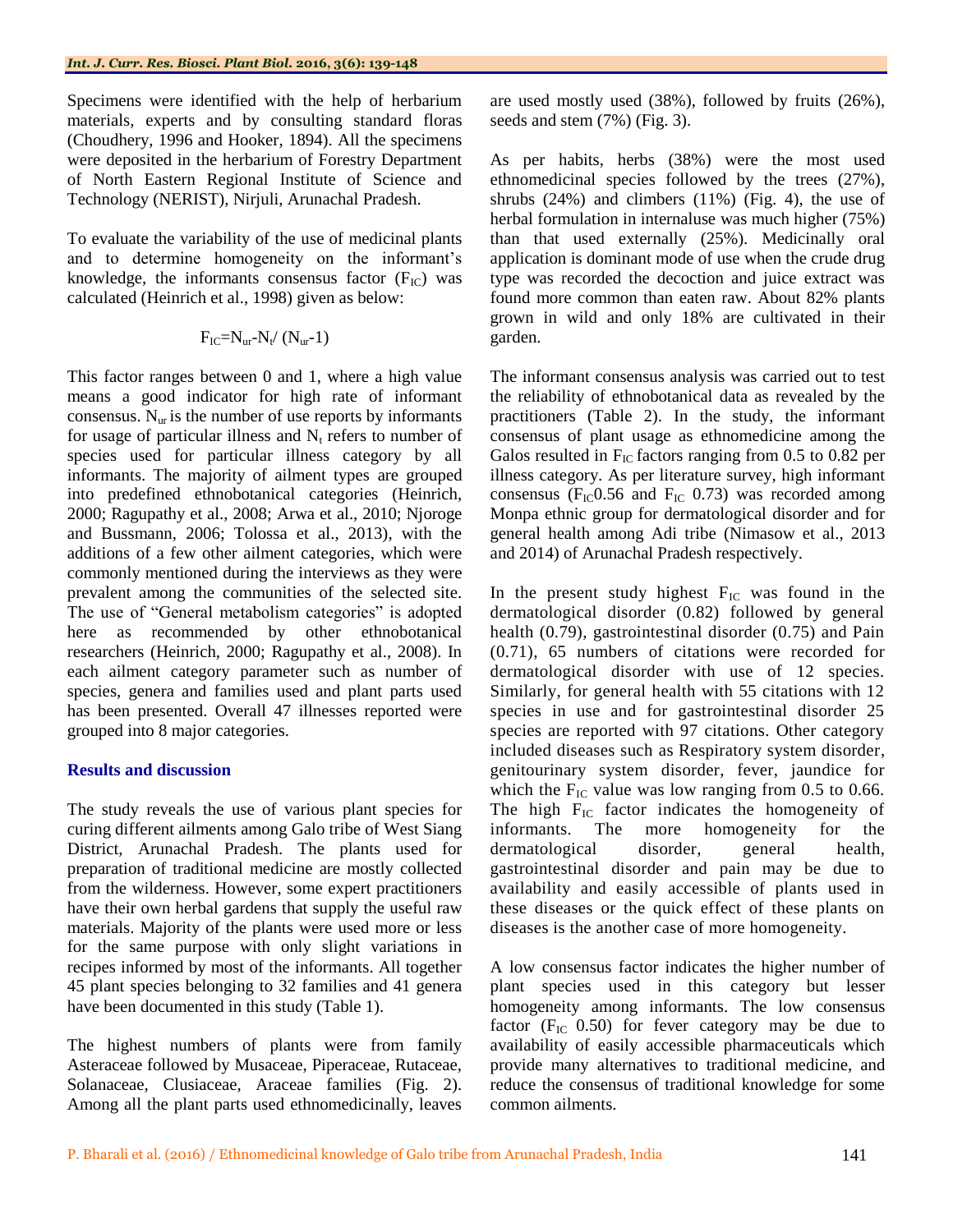# **Table 1.** Plant species used by Galo tribe for curing different ailments.

|    | Sl. No. Illness category | <b>Diseases</b>  | <b>Scientific name</b>                  | Family          | <b>Local name</b>            | Part<br>used | <b>Herbal formulation</b>     | Habit                     |
|----|--------------------------|------------------|-----------------------------------------|-----------------|------------------------------|--------------|-------------------------------|---------------------------|
| 1. | <b>Dermatological</b>    | Inflammation     | Angiopteris evecta (G. Forst.) Hoffm.   | Marattiaceae    | Tase                         | Rh           | Juice and paste (E)           | $\boldsymbol{\mathrm{F}}$ |
|    | disorder                 | Skin diseases    | Artocarpus heterophyllus Lamk.          | Moraceae        | Bella                        | Lv           | Paste $(E)$                   | T                         |
|    |                          |                  | Curcuma caesia Roxb.                    | Zingiberaceae   | Kayane-take                  | Rh           | Paste $(E)$                   | $\,$ H                    |
|    |                          |                  | Drymaria cordata (L.) Willd. ex Schult. | Caryophyllaceae | Kiddi-kire                   | Wp           | Paste $(E)$                   | $\, {\rm H}$              |
|    |                          |                  | Gynocardia odorata R. Br.               | Flacourtiaceae  | Takui                        | Se           | Extraction of seed oil<br>(E) | ${\bf T}$                 |
|    |                          | Wound healing    | Bambusa balcooa Roxb.                   | Poaceae         | Hayi                         | Ogl          | Juice and paste (E)           | ${\bf S}$                 |
|    |                          | and Cuts         | Mikania micrantha Kunth.                | Asteraceae      | $Saoun-sarman/$<br>Eyi namso | Lv           | Past $(E)$                    | ${\bf C}$                 |
|    |                          |                  | Ageratum conyzoides (L.) L.             | Asteraceae      | Rego                         | Lv           | Juice and paste (E)           | H                         |
|    |                          | <b>Scabies</b>   | Drymaria cordata (L.) Willd. ex Schult. | Caryophyllaceae | Kiddi-kire                   | Wp           | Past $(E)$                    | $\, {\rm H}$              |
|    |                          | Abscesses and    | Entada rheedii Spreng.                  | Fabaceae        | Tase-polo                    | Se           | Eaten raw $(I)$               | ${\bf T}$                 |
|    |                          | allergy          | Piper pedicellatum C.DC.                | Piperaceae      | Raro                         | Lv           | Decoction with water<br>(I)   | S                         |
|    |                          |                  | Thunbergia coccinea Wall.               | Acanthaceae     | Pohak-rigo                   | Rt           | Decoction (I)                 | $\mathbf C$               |
|    |                          | Relief burning   | Stemona tuberosa Lour.                  | Stemonaceae     | Pa-gore                      | Rh           | Paste $(E)$                   | $\mathbf C$               |
| 2. | <b>Gastrointestinal</b>  | <b>Dysentery</b> | Artocarpus heterophyllus Lamk.          | Moraceae        | Bella                        | Lv           | Decoction (I)                 | $\mathbf T$               |
|    | disorder                 |                  | Citrus limon (L.) Osbeck                | Rutaceae        | Sipin                        | $\rm Fr$     | Juice $(I)$                   | S                         |
|    |                          |                  | Houttuynia cordata Thunb.               | Saururaceae     | Moyum-kneme                  | Lv           | Decoction raw (I)             | $\, {\rm H}$              |
|    |                          |                  | Melastoma malabathricum L.              | Melastomaceae   | Raja                         | Lv           | Juice $(I)$                   | ${\bf S}$                 |
|    |                          |                  | Musa balbisiana Colla.                  | Musaceae        | Hulu                         | Fr           | $\text{Raw}(I)$               | S                         |
|    |                          |                  | Psidium guajava L.                      | Myrtaceae       | Mudrandu                     | Lv           | $\text{Raw}(I)$               | $\mathbf T$               |
|    |                          | Constipation     | Begonia roxburghii A.DC.                | Begoniaceae     | Buku-surbu                   | <b>St</b>    | Decoction (I)                 | $\, {\rm H}$              |
|    |                          | Diarrhea         | Citrus limon (L.) Osbeck.               | Rutaceae        | Sipin                        | $\rm Fr$     | Juice $(I)$                   | ${\bf S}$                 |
|    |                          |                  | Houttuynia cordata Thunb.               | Saururaceae     | Moyum-kneme                  | Lv           | Decoction, raw (I)            | $\,$ H                    |
|    |                          |                  | Melastoma malabathricum L.              | Melastomaceae   | Raja                         | Lv           | Juice $(I)$                   | ${\bf S}$                 |
|    |                          |                  | Musa balbisiana Colla.                  | Musaceae        | Hulu                         | Fr           | $\text{Raw}(I)$               | S                         |
|    |                          | Stomach pain     | Clerodendrum glandulosum Lindl.         | Verbenaceae     | Oing tapo                    | Lv           | Decoction of leaves (I)       | ${\bf S}$                 |
|    |                          |                  | Curcuma caesia Roxb.                    | Zingiberaceae   | Kayane-take                  | Rh           | Juice $(I)$                   | $\, {\rm H}$              |
|    |                          |                  | Stemona tuberosa Lour.                  | Stemonaceae     | Pa-gore                      | Rh           | Paste and juice (I)           | ${\bf C}$                 |
|    |                          | Stomach          | Elaeocarpus floribundus Blume           | Elaeocarpaceae  | Sur-sur                      | Fr           | Eaten $raw(I)$                | $\mathbf T$               |
|    |                          | disorder         | Clerodendrum glandulosum Lindl.         | Verbenaceae     | Oing tapo                    | Lv, Rt       | Decoction of leaves (I)       | ${\bf S}$                 |
|    |                          |                  | Curcuma caesia Roxb.                    | Zingiberaceae   | Kayane-take                  | Rh           | Juice $(I)$ ,                 | H                         |

P. Bharali et al. (2016) / Ethnomedicinal knowledge of Galo tribe from Arunachal Pradesh, India 142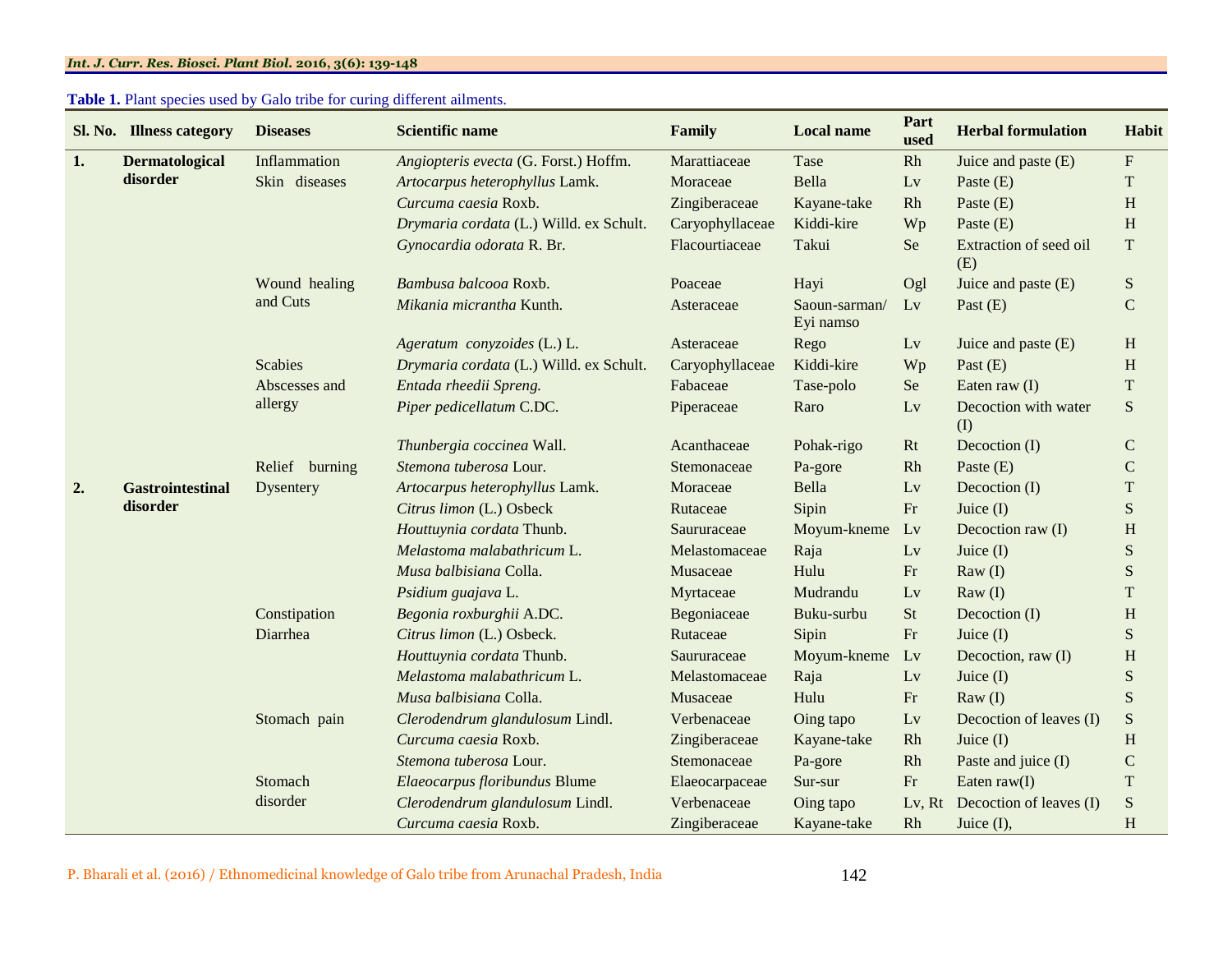|    | Sl. No. Illness category | <b>Diseases</b>  | <b>Scientific name</b>                          | Family         | <b>Local name</b>           | Part<br>used | <b>Herbal formulation</b>  | <b>Habit</b> |
|----|--------------------------|------------------|-------------------------------------------------|----------------|-----------------------------|--------------|----------------------------|--------------|
|    |                          |                  | Eryngium foetidum L.                            | Apiaceae       | Rithak                      | Lv           | Juice, boil (I)            | H            |
|    |                          |                  | Stemona tuberosa Lour.                          | Stemonaceae    | Pa-gore                     | Rh           | Paste and juice (I)        | $\mathsf{C}$ |
|    |                          |                  | Garcinia lanceifolia Roxb.                      | Clusiaceae     | Takter                      | Fr           | Decoction with water (I)   | T            |
|    |                          |                  | Litsea cubeba (Lour) Pers.                      | Lauraceae      | Tayer                       | Se           | Decoction (I)              | T            |
|    |                          |                  | Musa velutina H.Wendl. and Drude.               | Musaceae       | Kodak                       | Inf          | Raw(I)                     | ${\bf S}$    |
|    |                          | <b>Blood</b>     | Curcuma caesia Roxb.                            | Zingiberaceae  | Kayane-take                 | Rh           | Juice(I)                   | H            |
|    |                          | dysentery        | Garcinia pedunculata Roxb. Ex Wight.            | Clusiaceae     | Liba                        | $\rm Fr$     | Decoction with water $(I)$ | $\mathbf T$  |
|    |                          |                  | $Musa \times paradisiaca L.$                    | Musaceae       | Hulu                        | Fr           | $\text{Raw}(I)$            | ${\bf S}$    |
|    |                          | Gastric          | Carica papaya L.                                | Caricaceae     | Papaya                      | La           | Juice $(I)$                | ${\bf T}$    |
|    |                          |                  | Mentha spicata L.                               | Lamiaceae      | Podina                      | Lv           | Juice $(I)$                | H            |
|    |                          |                  | Stemona tuberosa Lour.                          | Stemonaceae    | Pa-gore                     | Rh           | Paste and juice (I)        | $\mathsf{C}$ |
|    |                          | Acidity          | Mentha spicata L.                               | Lamiaceae      | Podina                      | Le           | Juice $(I)$                | H            |
|    |                          | Intestinal worm  | Capsicum chinense Jacq.                         | Solanaceae     | Mane yaluk                  | Fr           | Eaten raw $(I)$            | H            |
|    |                          |                  | Acmella paniculata (Wall. ex DC.)<br>R.K.Jansen | Asteraceae     | Marsa                       | Ys<br>,Fl    | Direct chewed (I)          | H            |
|    |                          |                  | Lasia spinosa (L.) Thwaites                     | Araceae        | Rubi                        | St           | Decoction (I)              | H            |
|    |                          |                  | Gynocardia odorata R. Br.                       | Flacourtiaceae | Takui                       | Se           | Extraction of seed oil (E) | T            |
| 3. | <b>Respiratory</b>       | Cough            | Artemisia indica Willd.                         | Asteraceae     | Tapen                       | Lv           | Juice $(I)$                | H            |
|    | system disorder          |                  | Litsea cubeba (Lour.) Pers.                     | Lauraceae      | Tayer                       | Se           | Decoction (I)              | $\mathbf T$  |
|    |                          |                  | Piper mullesua Buch.-Ham. ex D. Don             | Piperaceae     | Pinee                       | $\rm Fr$     | Direct chewed (I)          | ${\bf S}$    |
|    |                          | Asthma           | Trichosanthes tricuspidata Lour.                | Cucurbitaceae  | Sojar-Momar                 | $\rm Fr$     | Juice $(I)$                | $\mathbf C$  |
| 4. | Genitourinary            | Easy delivery    | Carica papaya L.                                | Caricaceae     | Papaya                      | La           | Juice $(I)$                | T            |
|    | system disorder          | Abortion         | Meyna laxiflora Robyns                          | Rubiaceae      | Kutka                       | Fr           | $\text{Raw}(I)$            | ${\bf S}$    |
|    |                          | Leucorrhoea      | Acmella paniculata (Wall. ex DC.)<br>R.K.Jansen | Asteraceae     | Marsa                       | Ys<br>, F1   | Direct chewed (I)          | H            |
|    |                          | Painful          | Tamarindus indica L.                            | Caesalpinaceae | Imli                        | Lv           | Juice $(I)$                | T            |
|    |                          | menstruation     | Artemisia indica Willd.                         | Asteraceae     | Tapen                       | Lv           | Juice $(I)$                | H            |
|    |                          | Pregnancy        | Colocasia esculenta (L.)Schott.                 | Araceae        | Rubita                      | Sh           | Decoction (I)              | H            |
|    |                          | Urinary problems | Paederia foetida L.                             | Rubiaceae      | Aape -tare                  | Lv           | $\text{Raw}(I)$            | $\mathsf{C}$ |
|    |                          |                  | Persicaria chinensis (L.) H. Gross              | Polygonaceae   | Diko-tamu                   | Lv           | Boil $(I)$                 | H            |
| 5. | Fever                    | Fever            | Diplazium esculentum (Retz) Sw.                 | Athyriaceae    | Takka-paya                  | Rh           | Decoction (I)              | H            |
|    |                          |                  | Garcinia lanceifolia Roxb.                      | Clusiaceae     | Takter                      | Fr           | Decoction with water $(I)$ | T            |
|    |                          |                  | Mikania micrantha Kunth.                        | Asteraceae     | Saoun-sarman<br>/ Eyi namso | Lv           | Past (E)                   | $\mathsf{C}$ |

P. Bharali et al. (2016) / Ethnomedicinal knowledge of Galo tribe from Arunachal Pradesh, India 143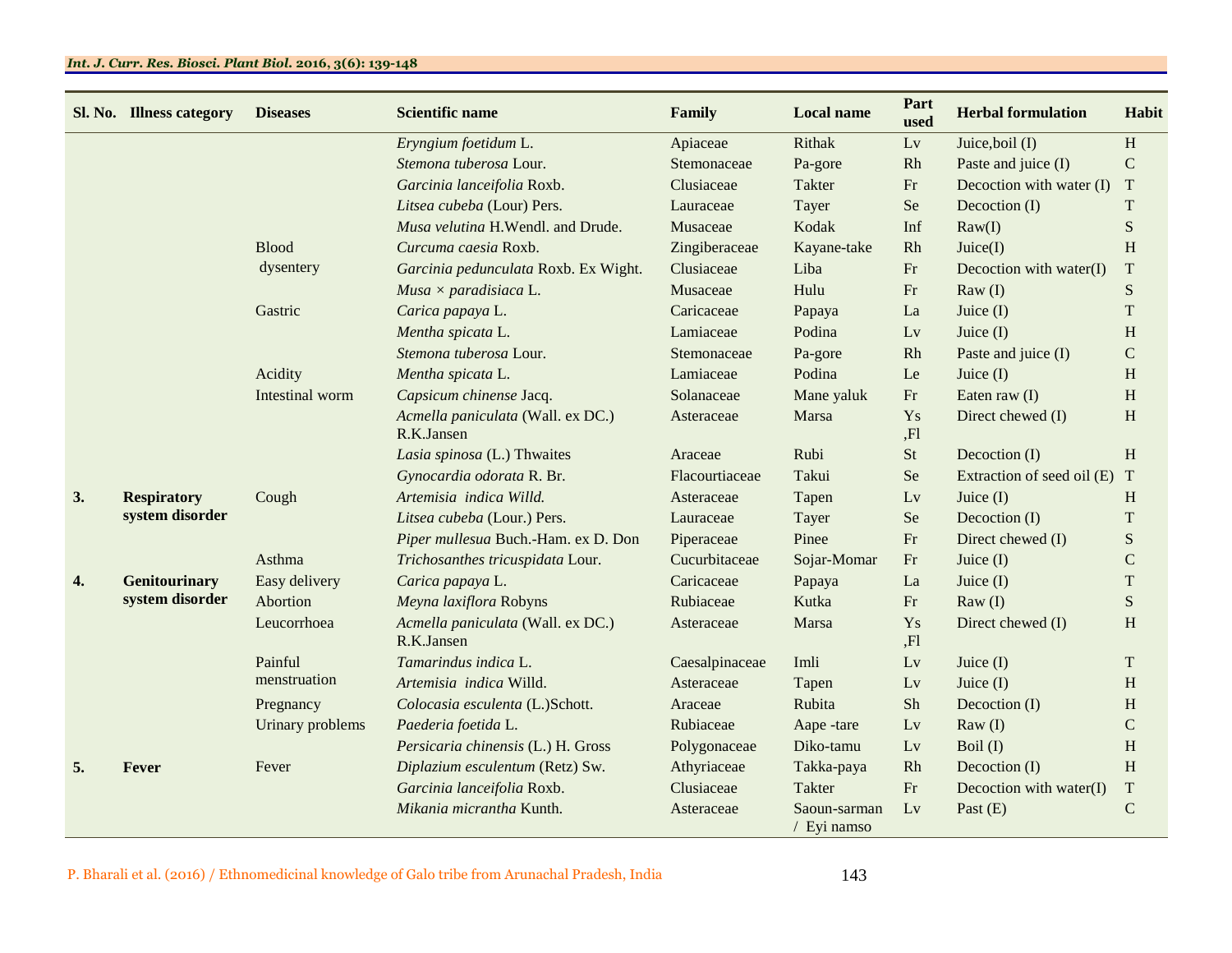# *Int. J. Curr. Res. Biosci. Plant Biol.* **2016, 3(6): 139-148**

| Sl. No. | <b>Illness category</b> | <b>Diseases</b>               | <b>Scientific name</b>                          | Family           | <b>Local name</b> | Part<br>used | <b>Herbal formulation</b>         | Habit         |
|---------|-------------------------|-------------------------------|-------------------------------------------------|------------------|-------------------|--------------|-----------------------------------|---------------|
| 6.      | Pain                    | Body pain                     | Cyclosorus parasiticus (L.) Farwell.            | Thelypteridaceae | Ruk-dik           | Lv           | Paste $(E)$                       | H             |
|         |                         |                               | Artemisia indica Willd.                         | Asteraceae       | Tapen             | Lv           | Juice(I)                          | H             |
|         |                         | Headache                      | Houttuynia cordata Thunb.                       | Saururaceae      | Moyum-<br>kneme   | Lv           | Decoction raw(I),                 | $\, {\rm H}$  |
|         |                         |                               | Clerodendrum glandulosum Lindl.                 | Verbenaceae      | Oing tapo         | Lv, Rt       | Leaf and root paste $(E)$         | S             |
|         |                         | Toothache                     | Zanthoxylum armatum DC.                         | Rutaceae         | Rikon             | <b>St</b>    | Direct chewed (I)                 | T             |
|         |                         |                               | Solanum aculeatissimum Jacq.                    | Solanaceae       | Sot-bayom         | Fr           | Direct chewed with<br>chili $(I)$ | S             |
|         |                         |                               | Paederia foetida L.                             | Rubiaceae        | Aape -tare        | Lv           | $\text{Raw}(I)$                   | $\mathcal{C}$ |
| 7.      | <b>Jaundice</b>         | Jaundice                      | Houttuynia cordata Thunb.                       | Saururaceae      | Moyum-<br>kneme   | Lv           | Decoction raw (I)                 | H             |
|         |                         |                               | Drymaria cordata (L.) Willd. ex Schult.         | Caryophyllaceae  | Kiddi-kire        | Wp           | Past $(E)$                        | H             |
| 8.      | <b>General health</b>   | Antidotes                     | Paederia foetida L.                             | Rubiaceae        | Aape -tare        | Lv           | $\text{Raw}(I)$                   | $\mathbf C$   |
|         |                         | High blood<br>pressure        | Clerodendrum glandulosum Lindl.                 | Verbenaceae      | Oing tapo         | Lv           | Decoction (I)                     | S             |
|         |                         | Nose bleeding                 | Artemisia indica Willd.                         | Asteraceae       | Tapen             | Lv           | Juice $(I)$                       | H             |
|         |                         | Pneumonia                     | Entada rheedii Spreng.                          | Fabaceae         | Tase-polo         | Se           | Eaten raw $(I)$                   | T             |
|         |                         |                               | Trichosanthes tricuspidata Lour.                | Cucurbitaceae    | Sojar-Momar       | Fr           | Juice $(I)$                       | $\mathcal{C}$ |
|         |                         | <b>Tonsillitis</b>            | Houttuynia cordata Thunb.                       | Saururaceae      | Moyum-<br>kneme   | Lv           | Decoction raw (I)                 | H             |
|         |                         |                               | Thunbergia coccinia Wall.                       | Acanthaceae      | Pohak-rigo        | Rt           | Decoction (I)                     | $\mathbf C$   |
|         |                         | Mouth ulcer                   | Piper mullesua Buch.-Ham. ex D. Don             | Piperaceae       | Pinee             | Fr           | Direct chewed (I)                 | S             |
|         |                         |                               | Acmella paniculata (Wall. ex DC.)<br>R.K.Jansen | Asteraceae       | Marsa             | Ys<br>,Fl    | Direct chewed (I)                 | H             |
|         |                         | Hair fall                     | Dillenia indica L.                              | Dilleniaceae     | Sampak            | $\rm Fr$     | $\text{Raw}(E)$                   | T             |
|         |                         | Dumbness in young<br>children | Asplenium nidus L.                              | Aspleniaceae     | Gabo-lagboi       | Lv           | Decoction (I)                     | $\mathbf{F}$  |

# **Abbreviation:**

C-climber, E-external, Fl-flowers, Fr-fruits, H-Herb, Inf-inflorescence, I-internal, La-latex, Lv-leave, Ogl-outer green layer, Rh-rhizome, Rt-root, Se-seed, Sh-shoot, S-shrub, St-stem, T-tree, Wp-whole plant, Ys-young shoots.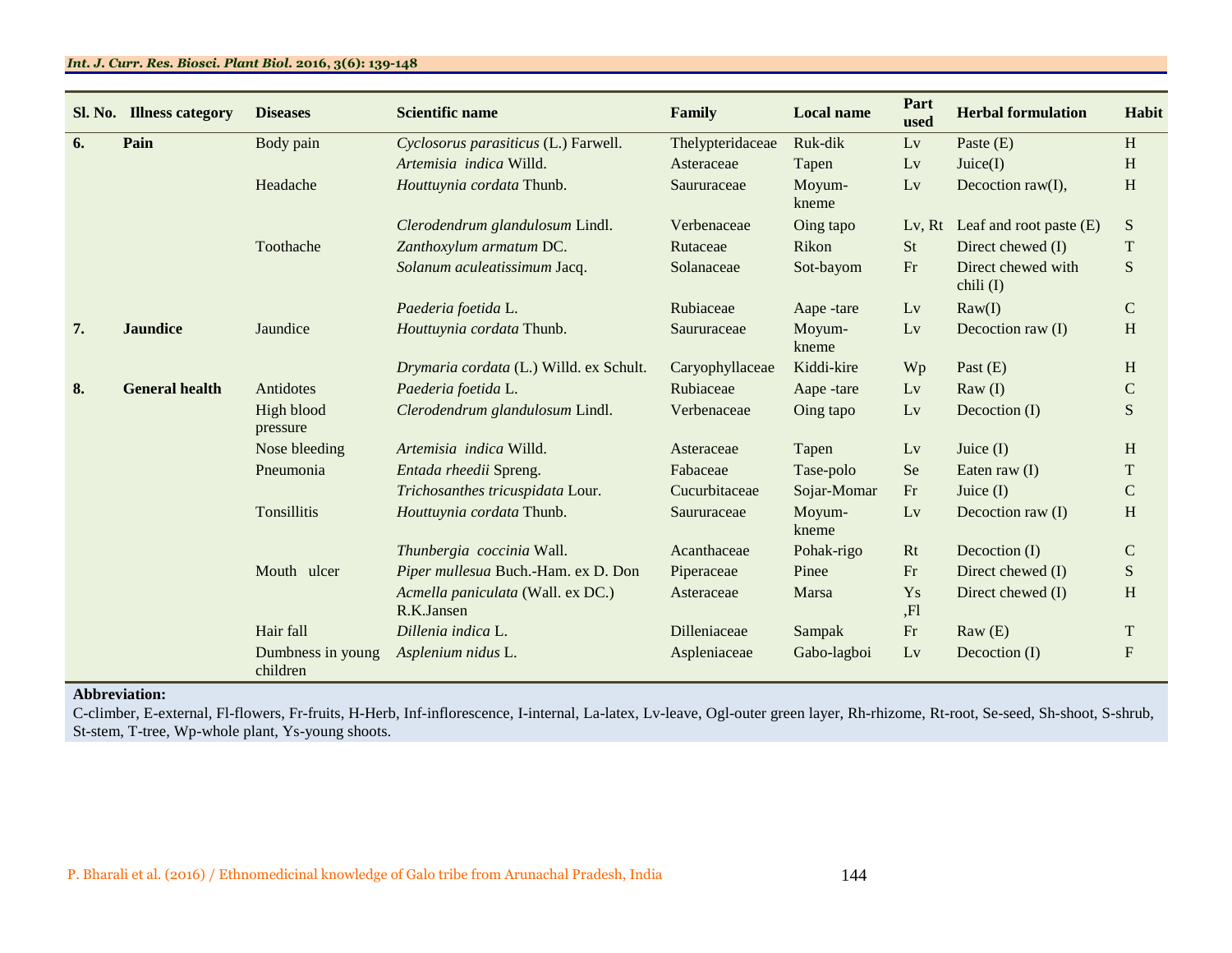

**Fig. 2:** Pie diagram showing percentage distribution of six major dominant families.

The low consensus (Fic0.57) in genito-urinary system disorder may be lackof knowledgeof this disease among male informers. Although the majority of the species reported as ethno medicinal plants used by Galo are also known to be used by other ethnic groups of the region. Among the ethno medicinal plants 30 plant species including *Ageratum conyzoides, Bambusa balcooa, Clerodendron colebrookianum, Colocasia esculenta, Eryngium foetidum, Garcinia pedunculata, Houttouynia cordata,Mikania micrantha*, *Paederia foetida, Spilanthes paniculata* etc. are usedfor common diseases likeblood clotting, wound healing, dysentery, cut, gastric, cough, are also found to be similar used by other communities of the state as reported by various authors (Mutem and Das, 2005; Srivastava and Adi Community, 2009; Das and Tag, 2006; Bhuyan, 2007; Panda and Srivastava, 2010).

Although a large number of plant species are used against various ailments by the community but the utility pattern or specific uses of many species reported in the present study were not known earlier and hence it forms the first report of the species for the use recorded in the present study. The uses of *Trichosanthes tricuspidata* for asthma and pneumonia *Clerodendron colebrookianumis*  for headache *Carica papaya* for gastric ulcer, *Bambusa balcooa* for wound healing*, Capsicum chinense* for intestinal worm*, Citrus limon* for diarrhea, dysentery and vomiting tendency*, Garcinia lancifolia* for Stomach disorder and fever*; Musa bulbisiana* for dysentery and diarrhea*, Meyna laxiflora* for Abortion*, Piper pedicellatum* for skin abscesses, *Polygonum chinenseis*  for urine problem, *Stemona tuberose* for gastric and

stomach disorder, relief burning*, Thunbergia coccinia* for tonsil and skin abscesses are some of them*.*







**Fig. 4:** Pie diagram showing habit wise distribution of medicinal plants.

In the present study, general health category is included as theyuse plants in their diets to maintain good health. The general health category shows relatively high level of consensus (Table 1). From the earlier time Galos have tradition to eat certain plants as vegetable (*Spilanthes paniculata, Clerodendron colebrookianum, Paederia foetida, Dillenia indica,* etc.) and some others are as spices and condiments *(Houttouynia cordata, Menthe spicata, Zanthoxylum armatum, Paederia foetida, Eryngium foetidum,* etc*.*) on a regular basis according to variation in season in order to prevent certain diseases.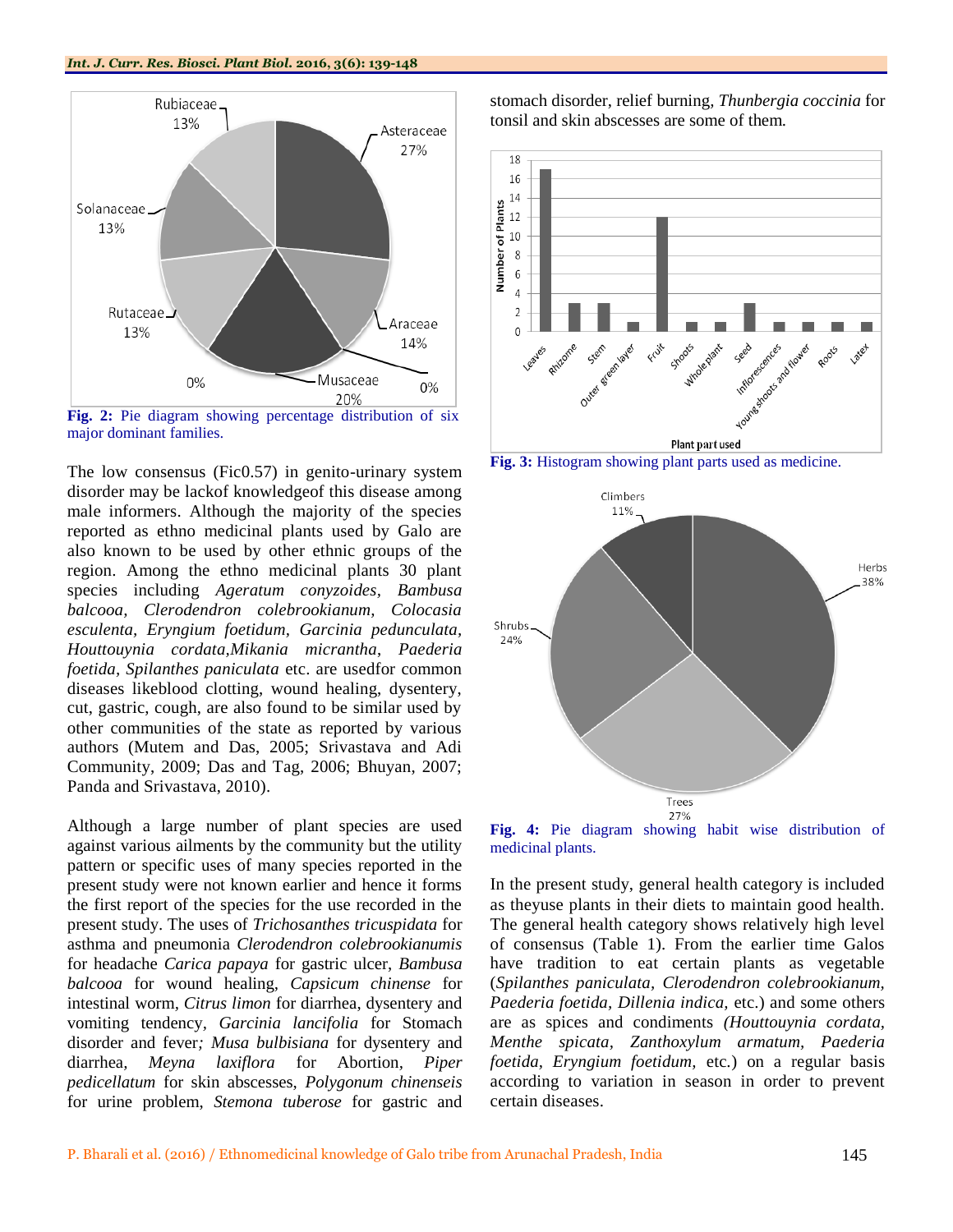

**Fig. 5:** Medicinal plants used by Galo tribe (a-h): *Drymaria cordata* (a); *Clerodendrum glandulosum* (b); *Melastoma malabathricum* (c); *Piper mullesua* (d); *Garcinia lanceifolia* (e); *Piper pedicellatum* (f); *Stemona tuberose* (g); *Garcinia pedunculata* (h).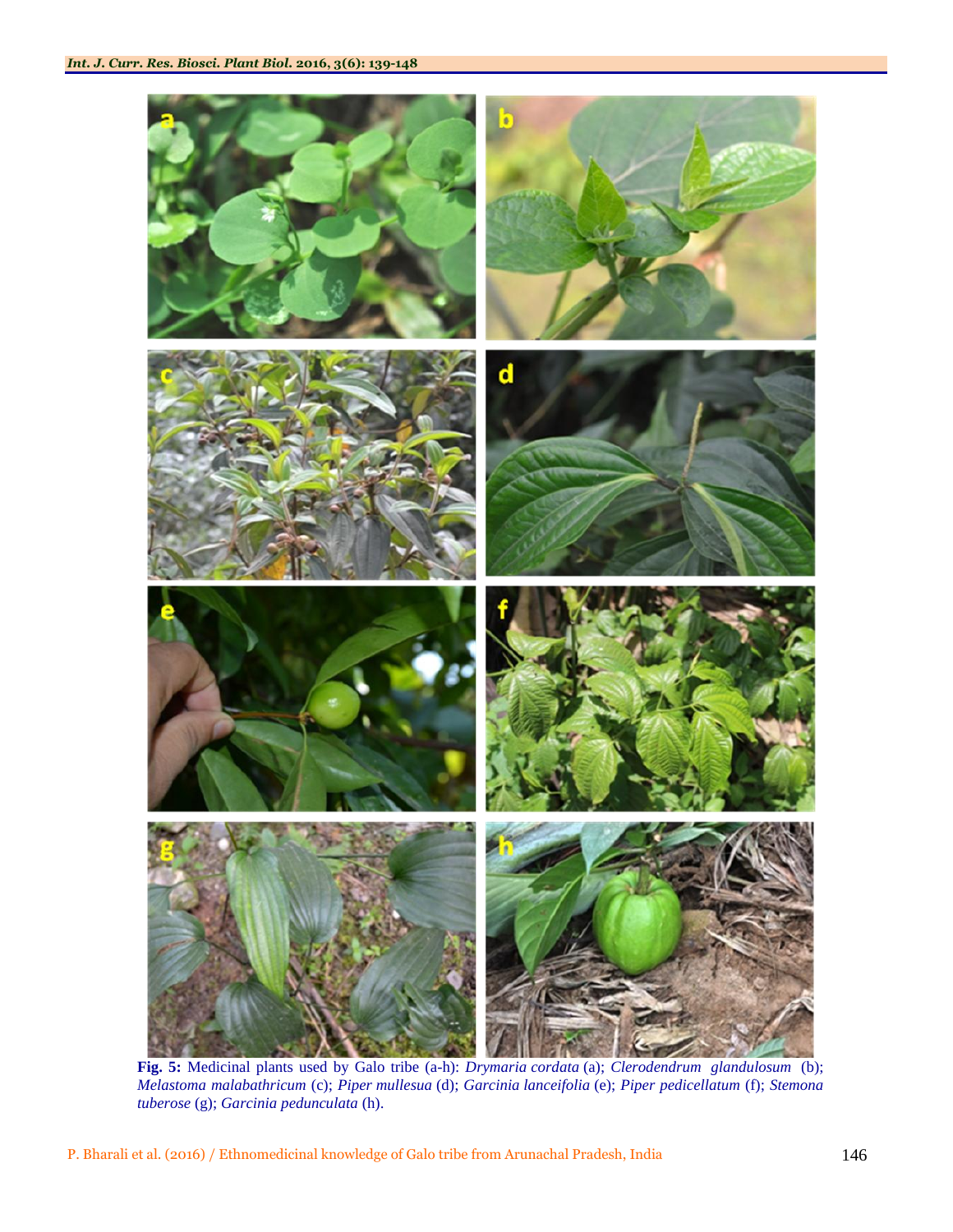| Sl.<br>No.     | <b>Illness category (Diseases and disorders)</b>                                                                                                  | Number of<br>taxa<br>$(N_t)$ | Number of use<br>reports<br>$(N_{\rm ur})$ | Informant's<br>consensus index<br>factor $(F_{IC})$ |
|----------------|---------------------------------------------------------------------------------------------------------------------------------------------------|------------------------------|--------------------------------------------|-----------------------------------------------------|
| <sup>1</sup>   | Dermatological disorder (Inflammation, skin diseases, wound<br>healing, cuts, scabies, Abscesses and allergy, relief burning,)                    | 12                           | 65                                         | 0.82                                                |
| $\overline{2}$ | Gastrointestinal disorder (Dysentery, constipation, diarrhea,<br>stomach disorder, blood dysentery, gastric, acidity, intestinal<br>worms.        | 25                           | 97                                         | 0.75                                                |
| 3              | <b>Respiratory system disorder (cough, asthma)</b>                                                                                                | 4                            | 10                                         | 0.66                                                |
| 4              | Genitourinary system disorder (easy delivery, abortion,<br>leucorrhoea, painful menstruation, pregnancy, urinary problems)                        |                              | 15                                         | 0.57                                                |
| 5              | <b>Fever</b> (Fever)                                                                                                                              | 3                            | 5                                          | 0.5                                                 |
| 6              | <b>Pain</b> (body pain, headache, toothache)                                                                                                      |                              | 22                                         | 0.71                                                |
| 7              | <b>Jaundice</b> (jaundice)                                                                                                                        | $\overline{c}$               | $\overline{4}$                             | 0.66                                                |
| 8              | General health (Antidotes, high blood pressure, nose bleeding,<br>pneumonia, tonsillitis, mouth ulcer, hair fall, Dumbness in<br>young children.) | 12                           | 55                                         | 0.79                                                |

#### **Table 2.** Informant consensus of medicinal plants of different ailment categories.

# **Conclusion**

The present study reveals the use of medicinal plant in traditional medicine has a significant role in providing the primary healthcare needs of the Galo ethnic group of West Siang district. Remoteness of the place acceptance of traditional medicine and in accessibility to modern healthcare facilities could be considered as the main factors for the continuation of the practice.45 number of plant species belonging to 32families and 41 genera were documented against 8different categories of ailments. The highest number of plant species was reported to be used for treatment of Dysentery. This study contributes to the enormous indigenous knowledge on medicinal plants and plant-based remedies practiced among ethnic groups. There is a lack of written documentation of traditional healing knowledge and transmission of the knowledge to the future generation takes place only through oral communication. Also a lack of interest is observed among younger generation to pursue to the practice of traditional healing. Therefore, there is an immediate need for conservation of the ethnomedicinal knowledge of tribal people. The Government, NGO's and other organization should take part in the process of conservation through awareness and training programs.

# **Conflict of interest statement**

Authors declare that they have no conflict of interest.

# **Acknowledgement**

Authors are thankful to NEC, Govt. of India, Shillong for financial assistance and to all Galo informants for sharing their valuable information. We are also thankful to the Director, NERIST for laboratory and research facilities.

# **References**

- Arwa, S.P., Nyunja, R.O., Onyango, J.C. 2010. Plant Species in the Folk medicine of Kit Mikayi Region, Western Kenya. Ethnobot. Leaflets. 14, 836-40.
- Bhuyan, L.R., 2007. Some ethnomedicinal plants of Arunachal Pradesh. Bull. Arun. Fo. Res. 23(1and2), 45-50.
- Bora, S.S., Lahan, J.P., Barooah, M., Sarmah, R., 2012. Poka-a traditional rice wine of the Galo tribe of Arunachal Pradesh, India. Int. J. Agri. Sci. 4(6), 268-271.
- Choudhery, H.J., 1996. Materials for the flora of Arunachal Pradesh. Kolkata: Botanical Survey of India.
- Dagyom, K., Gopi, G.V., 2006. Ethnozoology of Galo tribe with special reference to edible insects in Arunachal Pradesh. Ind. J. Trad. Know. 8 (1), 81-83.
- Das, A. K., Tag, H., 2oo6. Ethnomedicinal studies of the Khamti tribe of Arunachal Pradesh. Ind. J. Trad. Know. 5(3), 317-322.
- Das, M., Jaishi, A., Sarma, H.N.,2013.Traditional medicines of herbal origin practice by the Adi tribe of East Siang District of Arunachal Pradesh, Ind. Glob. J. Res. Med. Plants Ind. Med. 2 (5), 298–310.
- Doley, B., Gajurel, P.R., Rethy, P., Singh, B. Buragohain, R., Potsangbam, S., 2010. Less known ethno medicinal plants used by the Nyishi community of Papum Pare District, Arunachal Pradesh. J. Bio. Sci. Res. 1, 34-36.
- Dutta, R., Bhattacharjya, K.B., 2005. An indigenous community fishing practice of Tirap district Arunachal Pradesh. Ind. J. Trad. Know. 7,624-626.
- Goswami, P., Soki, D., Jaishi, A., Das, M., Sarma, H. N.2009. Traditional healthcare practices among the Tagin tribe of Arunachal Pradesh, Ind. J. Trad. Know. 8,127-130.